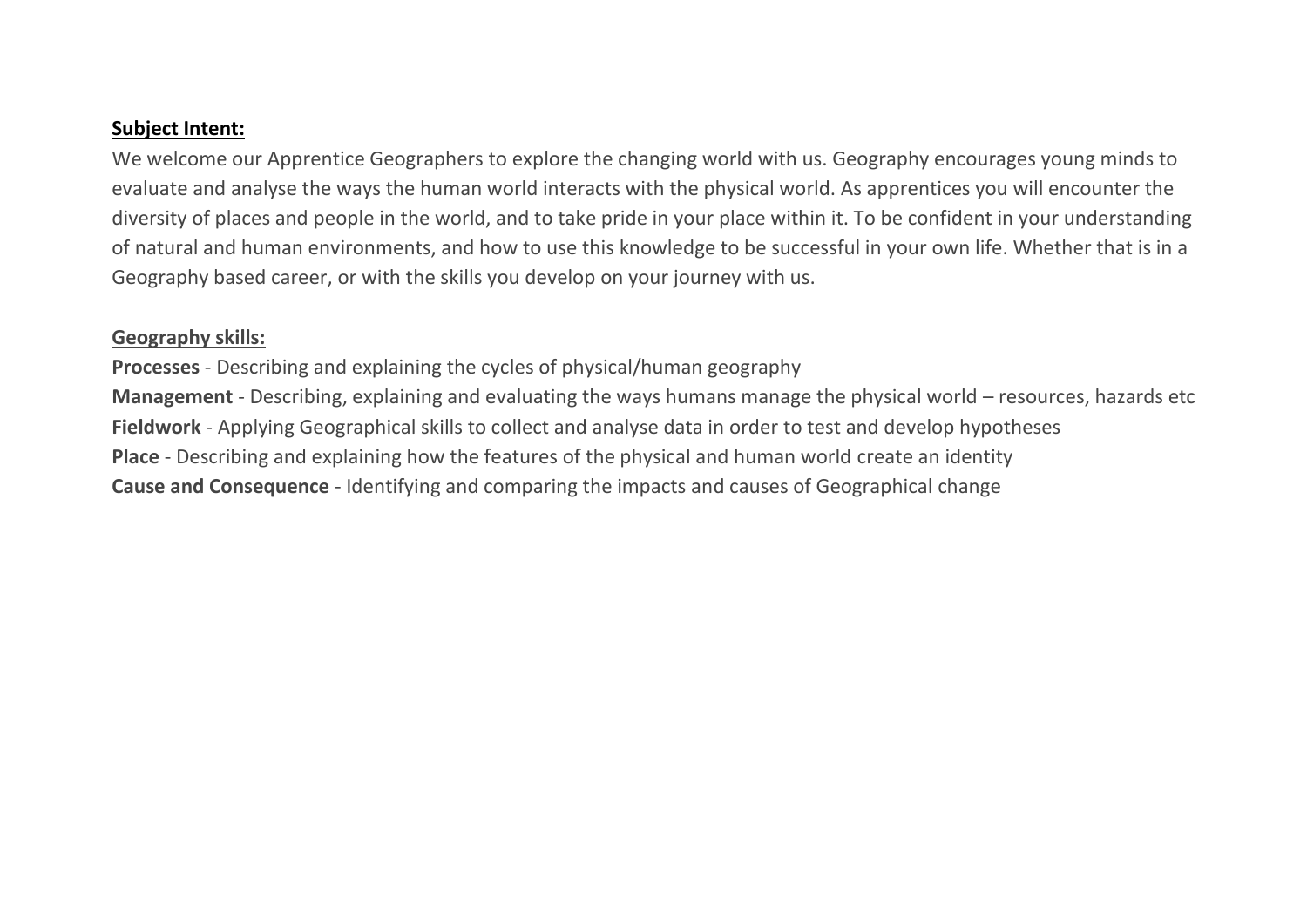| Geography Draft Curriculum Sequence<br>Year 7 |                                   |                                   |                                     |                                   |                                |                      |  |  |
|-----------------------------------------------|-----------------------------------|-----------------------------------|-------------------------------------|-----------------------------------|--------------------------------|----------------------|--|--|
|                                               | Unit 1                            | Unit 2                            | Unit 3                              | Unit 4                            | Unit 5                         | Unit 6               |  |  |
| Enquiry<br>Question                           | Are Geographer's                  | What makes a place                | How do places                       | How do ecosystems                 | How has                        | Let it snow - Why is |  |  |
|                                               | superheroes?                      | worth visiting?                   | change?                             | shape places?                     | urbanisation                   | it important for     |  |  |
|                                               | Management and                    | Place                             | <b>Processes</b>                    |                                   | changed the world              | Antarctica to be     |  |  |
|                                               | Fieldwork                         |                                   | Cause and                           |                                   |                                | protected?           |  |  |
|                                               |                                   |                                   | Consequence                         |                                   |                                |                      |  |  |
| Big Idea<br>Theme                             | Do Geographer's                   | What makes the                    | How do natural                      | How do predators                  | How is London                  | What makes           |  |  |
|                                               | protect                           | UKs top travel                    | processes change                    | bring life to                     | coping with over-              | Antarctica unique?   |  |  |
|                                               | communities?                      | destinations                      | places?                             | ecosystems?                       | population?                    |                      |  |  |
|                                               | (Management)                      | attractive?                       | (Processes)                         | (Processes)                       | (Management)                   |                      |  |  |
| Big idea<br>Theme                             | Is reading a map a<br>superpower? | Are physical or<br>human features | How do economic<br>processes change | How can we stop<br>deforestation? | What challenges<br>face China? |                      |  |  |
|                                               | (Fieldwork)                       | more important to                 | places?                             | (Cause/Consequ)                   | (Management)                   |                      |  |  |
|                                               |                                   | tourists.                         | Cause/Consequ                       |                                   |                                |                      |  |  |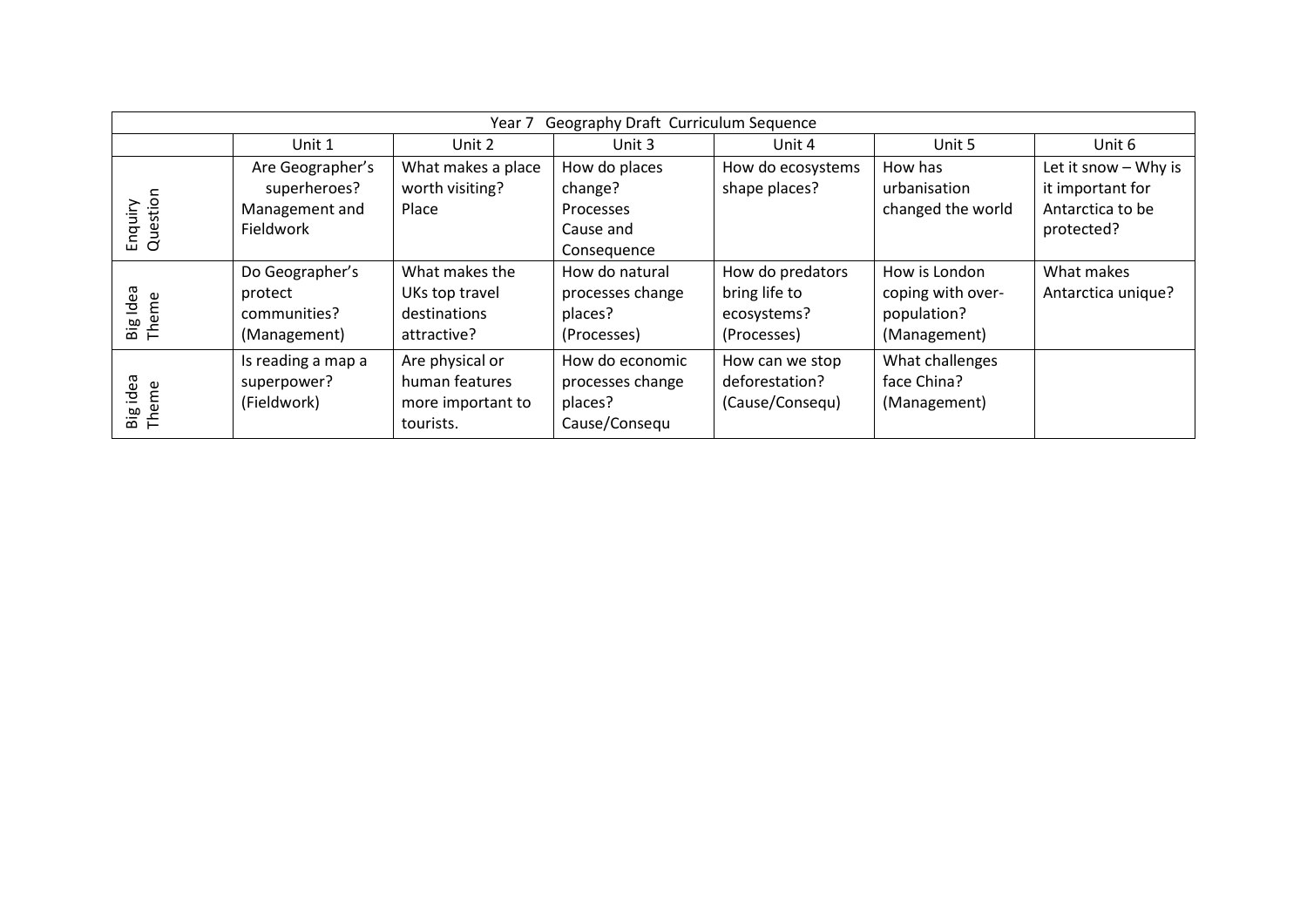| Year 8 Geography Draft Curriculum Sequence |                                                                                   |                                                                           |                                                          |                                                                                          |                                                  |                                                                                            |  |
|--------------------------------------------|-----------------------------------------------------------------------------------|---------------------------------------------------------------------------|----------------------------------------------------------|------------------------------------------------------------------------------------------|--------------------------------------------------|--------------------------------------------------------------------------------------------|--|
|                                            | Autumn Term 1                                                                     | Autumn Term 2                                                             | Spring Term 1                                            | Spring Term 2                                                                            | Summer Term 1                                    | Summer Term 2                                                                              |  |
| Big idea/Theme                             | It's the end of the<br>world as we know<br>it?                                    | Is Asia changing the<br>world?                                            | How do Rivers<br>shape the UK?                           | Can we feed the<br>world?                                                                | Does Russia have<br>an identity crisis?<br>(USA) | Can we improve<br>March?                                                                   |  |
| Big Idea/Theme                             | How do Tectonic<br>and Volcanic<br>processes effect<br>the planet?<br>(Processes) | Is oil making the<br>Middle East safer?<br>(Cause/Cons)                   | How do rivers<br>change the<br>landscape?<br>(Processes) | Why can't we feed<br>the world?<br>How can we<br>manage our water<br>supply?<br>(Manage) | What is it like to<br>live in Russia?<br>(Place) | How would you<br>invest a £100<br>million pounds in<br>March?<br>(Place)                   |  |
| Big idea/Theme                             | Can we manage the<br>impacts of Tectonic<br>and Volcanic<br>hazards?<br>(Manage)  | Bollywood or bust?<br>Is India changing<br>the world?<br>(Cause and Cons) | Can flooding be<br>stopped?<br>(Manage)                  | Why is Africa the<br>world's poorest<br>continent?<br>(Place)                            | What is a Russian<br>identity?<br>(Place)        | Using Fieldwork to<br>locate and design a<br>development plan<br>for March.<br>(Fieldwork) |  |